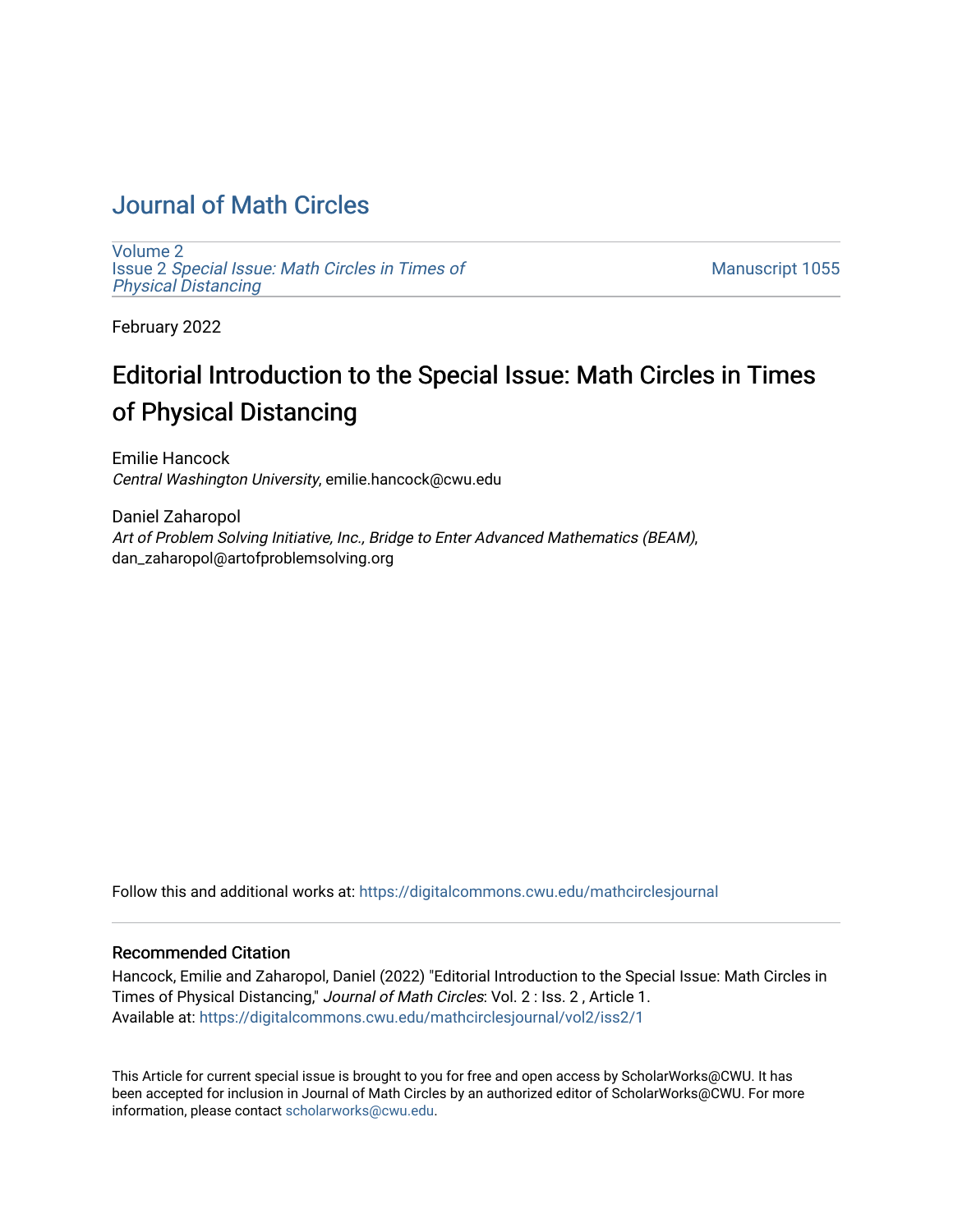## Editorial Introduction to the Special Issue: Math Circles in Times of Physical Distancing

Emilie Hancock<sup>a</sup> and Dan Zaharopol<sup>b</sup>

<sup>a</sup>Central Washington University <sup>b</sup>Art of Problem Solving Initiative, Inc. <sup>b</sup>Bridge to Enter Advanced Mathematics (BEAM)

The simultaneous global COVID pandemic and Black Lives Matter movements shined a light on existing social justice issues and catalyzed Math Circle programs across the United States to adapt their programs and better address systemic inequalities. In this special issue, *Math Circles in Times of Physical* Distancing, we share a collection of articles documenting Math Circle lessons and programs that are making Math Circles more inclusive, diverse, and equitable in an online environment.

The first three articles explicitly address social justice issues and students from marginalized backgrounds in online Math Circle Settings. Matthew Jones, Sharon Lanaghan, and Carolyn Yarnall first share their work at the CSUDH Math Teachers' Circle in their article, "Incorporating Social Justice and Equity as Themes in Math Circles Online." Their manuscript presents strategies to combine worthwhile mathematical tasks while engaging with social justice. The authors share suggestions for implementing either a semester around this theme, or one-shot sessions within other Math Circle contexts. Additionally, in "Revisiting Prejudiced Polygons: Adapting a Familiar Activity During a Time of Unknowns," Anne M. Ho, Jaime J. McCauley, and Tara T. Craig provide a thorough description of a Math Circle activity geared towards teaching social justice that can be run online or in-person. Readers are offered an important call to action to integrate the work of Math Circles with social justice education. The next article, "A Summer Program Goes Online: How BEAM Served Students from Marginalized Backgrounds During COVID" written by Ramya Ramaswamy and Javier Ronquillo Rivera, describes a more intensive and longitudinal outreach program. The authors share program